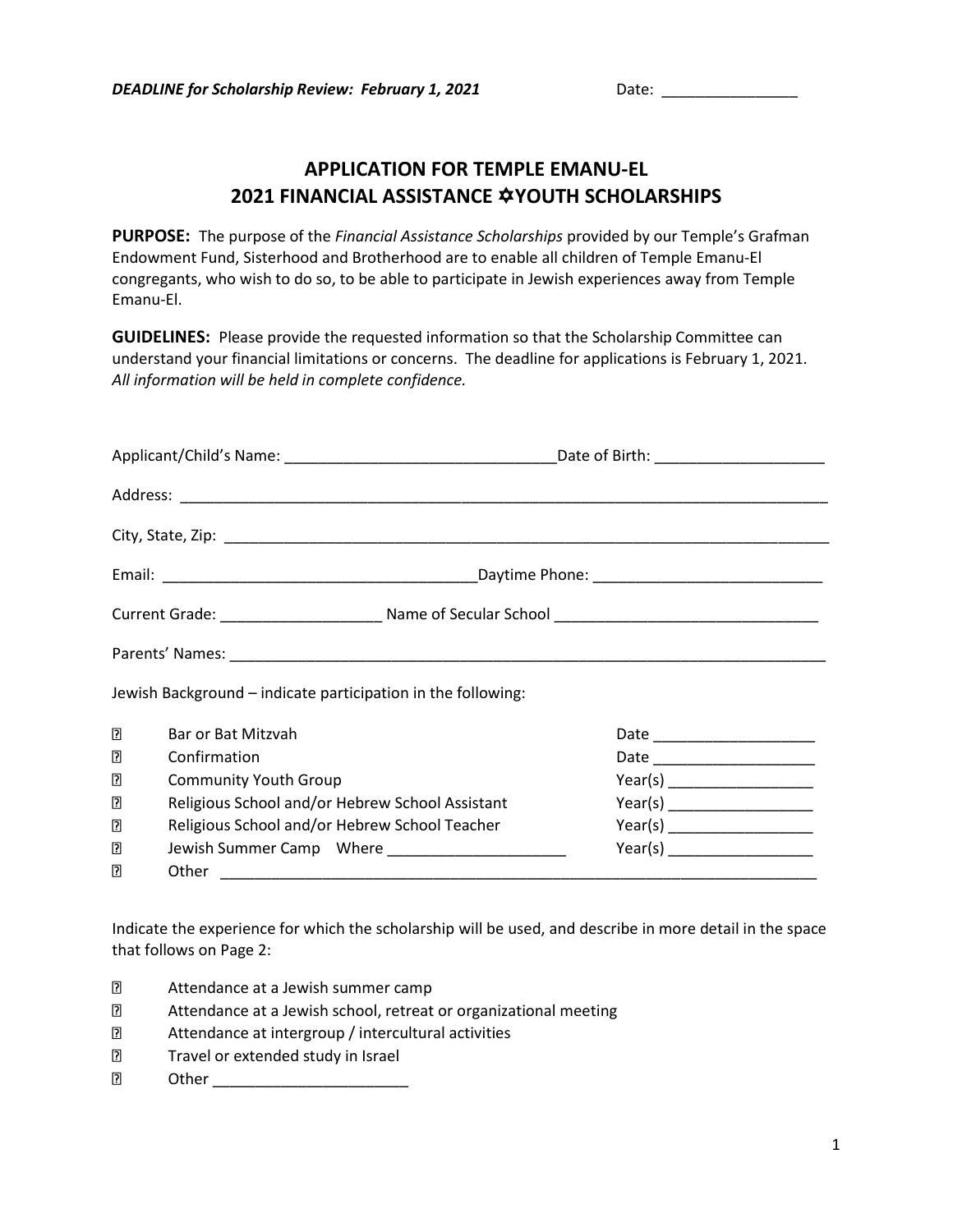| Approximate Date(s) of the experience: |  |  |  |  |
|----------------------------------------|--|--|--|--|
| Total Cost of Experience:              |  |  |  |  |
| Amount of Assistance requested:        |  |  |  |  |

Organization to which this award/grant is to be mailed:

| Contact Name (if applicable): |  |
|-------------------------------|--|
| <b>Organization Name:</b>     |  |
| Address:                      |  |
|                               |  |
| Phone:                        |  |

*Student, please answer the following question:*  Please share the reasons you wish to have this experience: